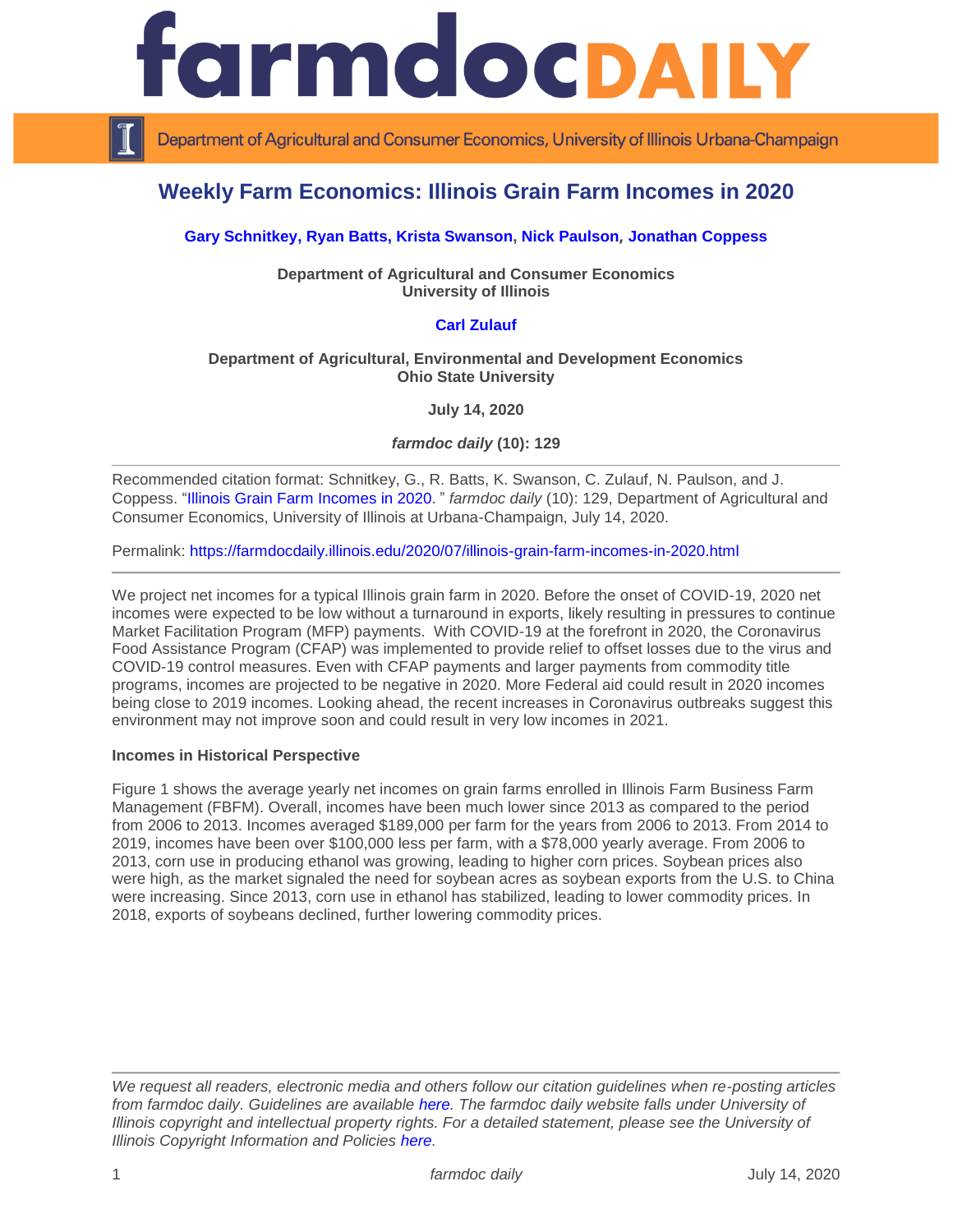

Average incomes were \$147,000 in 2018 and \$74,000 in 2019. Compared to other years since 2013, the years 2018 and 2019 were not particularly poor income years. However, much of the income in 2018 and 2019 resulted from the Market Facilitation Program (MFP), which was put in place to counter lower prices caused by trade disputes. MFP accounted for 13% of revenue in 2018 and 10% of 2019 revenue (see *farmdoc daily*, [June 10, 2020\)](https://farmdocdaily.illinois.edu/2020/06/mfp-and-cfap-payments-corn-and-soybean-uses-and-future-farm-profitability.html). Without these payments, incomes would have been very low in both 2018 and 2019.

## **Approach Used to Estimated Historic Incomes**

The incomes in Figure 1 are calculated by FBFM using a modified cost approach for a calendar year. Each year's income statement attempts to match production with sales. In 2019, costs of 2019 grain production are given along with "revenue" from 2019 production. To match revenue with production, values are placed on a number of items for which the revenue has not been received. These items include:

- Grain inventory. Much of the grain produced in 2019 has not been sold as of the end of the year. The unpriced inventory is placed on the end-of-year balance sheet for 2019 at an estimated value.
- Agricultural Risk Coverage (ARC) and Price Loss Coverage (PLC) payments for 2019. The ARC/PLC payment for 2019 is based on 2019 production but will be received in October 2020. These payments are not known on December 31, 2019 because the payments are based on a Market Year Average (MYA) prices, which run from September 2019 to August 2020 for corn and soybeans.

These two values will take on a large importance in 2020 cash income. Inventory prices used to place grain in inventory on December 31, 2019 were much higher than actual sales on many farms. FBFM used inventory prices of \$3.75 for corn and \$9.30 for soybeans. In May, cash prices were near \$3.00 for corn and \$8.30 for soybeans. The difference will result in an unrealized loss on grain held in December 31, 2019 inventory on many farms.

ARC/PLC payments likely will be higher than the December 31, 2019 receivable. Lower MYA prices will result in higher ARC/PLC payments than estimated on December 31, 2019.

To summarize, three items will take a larger role in 2020 income projections than usual: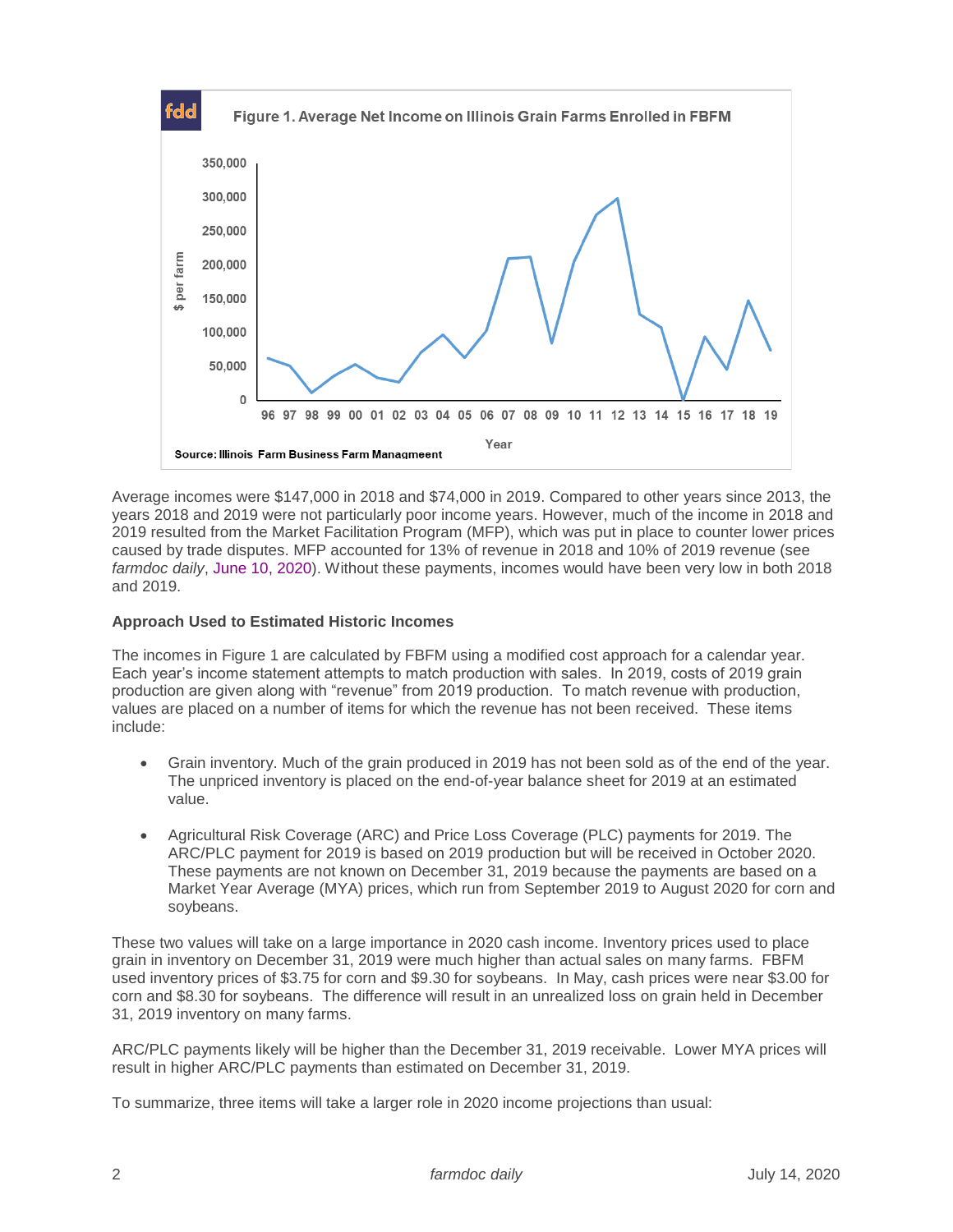- 1. Unrealized loss on 2019 crop. Farmers who held 2019 grain inventory likely will have large losses on holding that crop into 2020. Marketing weights suggest that 60% of the corn crop and 46% of the soybean crop is held into the next year.
- 2. Changes in 2019 ARC/PLC payments. Expectations of the size of these payments increased because of lower prices.
- 3. Coronavirus Food Assistance Program (CFAP) payments (see *farmdoc daily*, [May 22, 2020\)](https://farmdocdaily.illinois.edu/2020/05/coronavirus-food-assistance-program-cfap-rules-announced.html). CFAP provides partial compensation for losses on grains held unpriced on January 15, 2020.

#### **Income Projections for 2020**

Income projections for 2020 are made using output from the *Farm Projections Tool*, a Microsoft Excel spreadsheet that can be downloaded from the FAST section of *farmdoc*. Farmers can use this spreadsheet to make projections for their individual farms. Special adjustments are made to the output to account for the above three items, which are not accounted for by the program automatically.

In this article, the farm for which 2020 projections are made represents a typical farm in central Illinois:

- A 1,600 acre grain farm with 200 acres owned, 400 acres share-rented with a 50-50 share lease, and 1,000 acres are cash rented at \$260 per acre.
- The farm is located in central Illinois and has non-land costs equal to those contained in central Illinois budgets for high-productivity farmland: \$561 per acre for corn and \$359 per acre for soybeans.
- Yields for 2020 are projected at trend-levels of 216 bushel per acre for corn and 68 bushels per acre for soybeans.
- The farm has \$1,200,000 of debt.

#### **Pre and Post-COVID Net Incomes**

Incomes are estimated for a pre-COVID scenario and a post-COVID scenario (see *farmdoc daily*, [April](https://farmdocdaily.illinois.edu/2020/04/estimates-of-mya-prices-for-2019-thorough-2021-pre-and-post-covid-19-corn-and-soybeans.html)  [28, 2020](https://farmdocdaily.illinois.edu/2020/04/estimates-of-mya-prices-for-2019-thorough-2021-pre-and-post-covid-19-corn-and-soybeans.html) for a discussion of price scenarios). Prices used for the pre-COVID scenario are \$3.90 per bushel for corn and \$8.75 per bushel for soybeans. Under this scenario, net income is projected at \$44,330, which is down from 2018 and 2019 levels. A \$44,330 income would be at an insufficient level to maintain the financial position of most farms. Most farms would use working capital to provide for cash needs, resulting in reductions of working capital. Many farms would see net worth declines. This pre-COVID income estimate does not include any MFP payments. Due to low incomes, pressures likely would have built for a continuation of the MFP program into 2020, particularly without improvement in trade relations and growth in exports. Whether or not MFPs would have occurred in 2020 given the pre-COVID scenario is an open question.

Under the pre-COVID prices (\$3.90 for corn, \$8.75 for soybeans), ARC/PLC payments would not result for 2020 (payable in 2021), and the pre-COVID income statement in Table 1 does not include any ARC/PLC payments. Note that many Illinois farms would have received 2019 commodity title programs. These payments will be received in 2020 but should have appeared on the 2019 income statement, and been a receivable on the year-end 2019 balance sheet.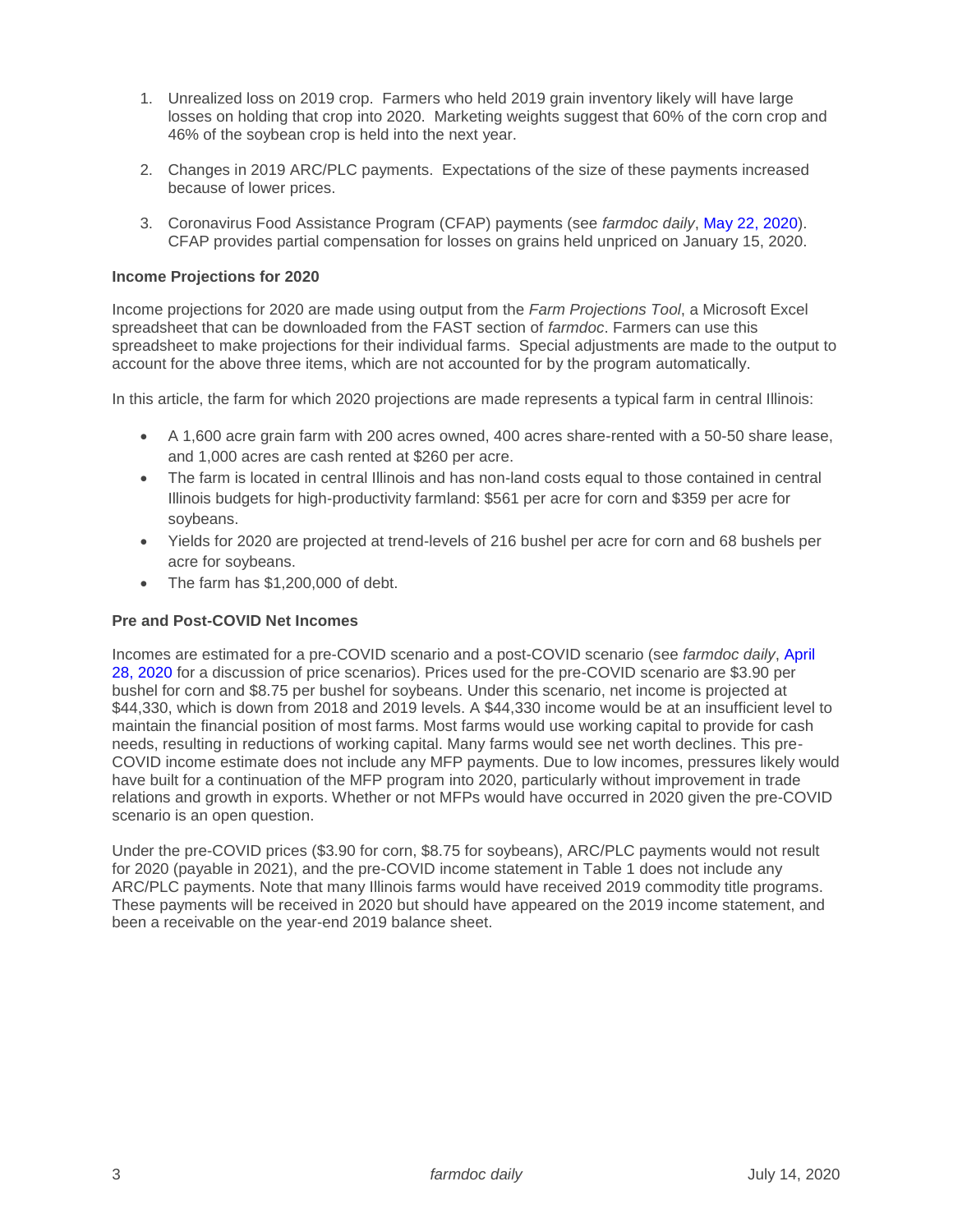|                                                                                                                                                                                                                                                                                                                 | Pre-COVID |                    | Post-COVID |                    |
|-----------------------------------------------------------------------------------------------------------------------------------------------------------------------------------------------------------------------------------------------------------------------------------------------------------------|-----------|--------------------|------------|--------------------|
|                                                                                                                                                                                                                                                                                                                 | Total     | Tillable           | Total      | Tillable           |
|                                                                                                                                                                                                                                                                                                                 | Farm      | Accre <sup>1</sup> | Farm       | Accre <sup>1</sup> |
|                                                                                                                                                                                                                                                                                                                 | per farm  | per acre           | per farm   | per acre           |
| Crop revenue                                                                                                                                                                                                                                                                                                    | 1,005,830 | 629                | 890,960    | 551                |
| <b>CFAP</b>                                                                                                                                                                                                                                                                                                     | 0         | 0                  | 29,187     | 18                 |
| Market loss on 2019 crop                                                                                                                                                                                                                                                                                        | 0         | 0                  | $-43,680$  | $-27$              |
| Increase in 2019 ARC/PLC payments                                                                                                                                                                                                                                                                               |           |                    | 18,000     | 13                 |
| 2020 ARC/PLC payment                                                                                                                                                                                                                                                                                            | 0         | 0                  | 42,000     | 26                 |
| Other farm revenue                                                                                                                                                                                                                                                                                              | 10,000    | 6                  | 10,000     | $6\overline{6}$    |
| <b>Total revenue</b>                                                                                                                                                                                                                                                                                            | 1,015,830 | 635                | 946,467    | 587                |
| Variable costs                                                                                                                                                                                                                                                                                                  | 462,500   | 289                | 462,500    | 289                |
| Other costs                                                                                                                                                                                                                                                                                                     | 347,200   | 217                | 347,200    | 217                |
| <b>Total operating costs</b>                                                                                                                                                                                                                                                                                    | 809,700   | 506                | 809,700    | 506                |
| Income before interest expense                                                                                                                                                                                                                                                                                  | 206,130   | 129                | 136,767    | 81                 |
| Interest costs                                                                                                                                                                                                                                                                                                  | 51,400    | 32                 | 51,400     | 32                 |
| Income before depreciation                                                                                                                                                                                                                                                                                      | 154,730   | 97                 | 85,367     | 49                 |
| Depreciation                                                                                                                                                                                                                                                                                                    | 110,400   | 69                 | 110,400    | 69                 |
| Net farm income                                                                                                                                                                                                                                                                                                 | 44,330    | 28                 | $-25,033$  | $-20$              |
| $1$ For this 1,600 acre farm, 400 acres are share-rented. On share rent acres, one-half the revenue and<br>one-half the direct costs appears on the net income statement.<br>t-COVID income is projected using 2020 cash prices of \$3.20 per bushel for corn and \$8.60 per                                    |           |                    |            |                    |
| hel for soybeans. These prices are close to current bids for 2020 fall-delivery. As a result, crop<br>enue is reduced from \$1,005,830 for the pre-COVID scenario to \$890,960 for the post-COVID<br>nario, a decline of \$114,870 (see Table 1). A number of other changes also are incorporated into<br>enue: |           |                    |            |                    |
| Coronavirus Food Assistance Program (CFAP) payments are included at \$29,187 (see farma<br>daily, May 22, 2020). These payments are in the process of being paid. Our estimates repres<br>CFAP payments of 40% of 2019 production (208 bushels per acre for corn and 64 bushels pe<br>acre of soybeans).        |           |                    |            |                    |
| Marketing loss on 2019 crop. Grain held into 2020 likely was sold at lower values than that pla<br>on year-end 2019 balance sheets. The -\$43,680 loss is based on 40% of 2019 production be                                                                                                                    |           |                    |            |                    |

## **Table 1. 2020 Income Projections for a 1,600 Acre Illinois Grain Farm for Pre-COVID and Post-COVID Scenarios**

- Coronavirus Food Assistance Program (CFAP) payments are included at \$29,187 (see *farmdoc daily*, [May 22, 2020\)](https://farmdocdaily.illinois.edu/2020/05/coronavirus-food-assistance-program-cfap-rules-announced.html). These payments are in the process of being paid. Our estimates represent CFAP payments of 40% of 2019 production (208 bushels per acre for corn and 64 bushels per acre of soybeans).
- Marketing loss on 2019 crop. Grain held into 2020 likely was sold at lower values than that placed on year-end 2019 balance sheets. The -\$43,680 loss is based on 40% of 2019 production being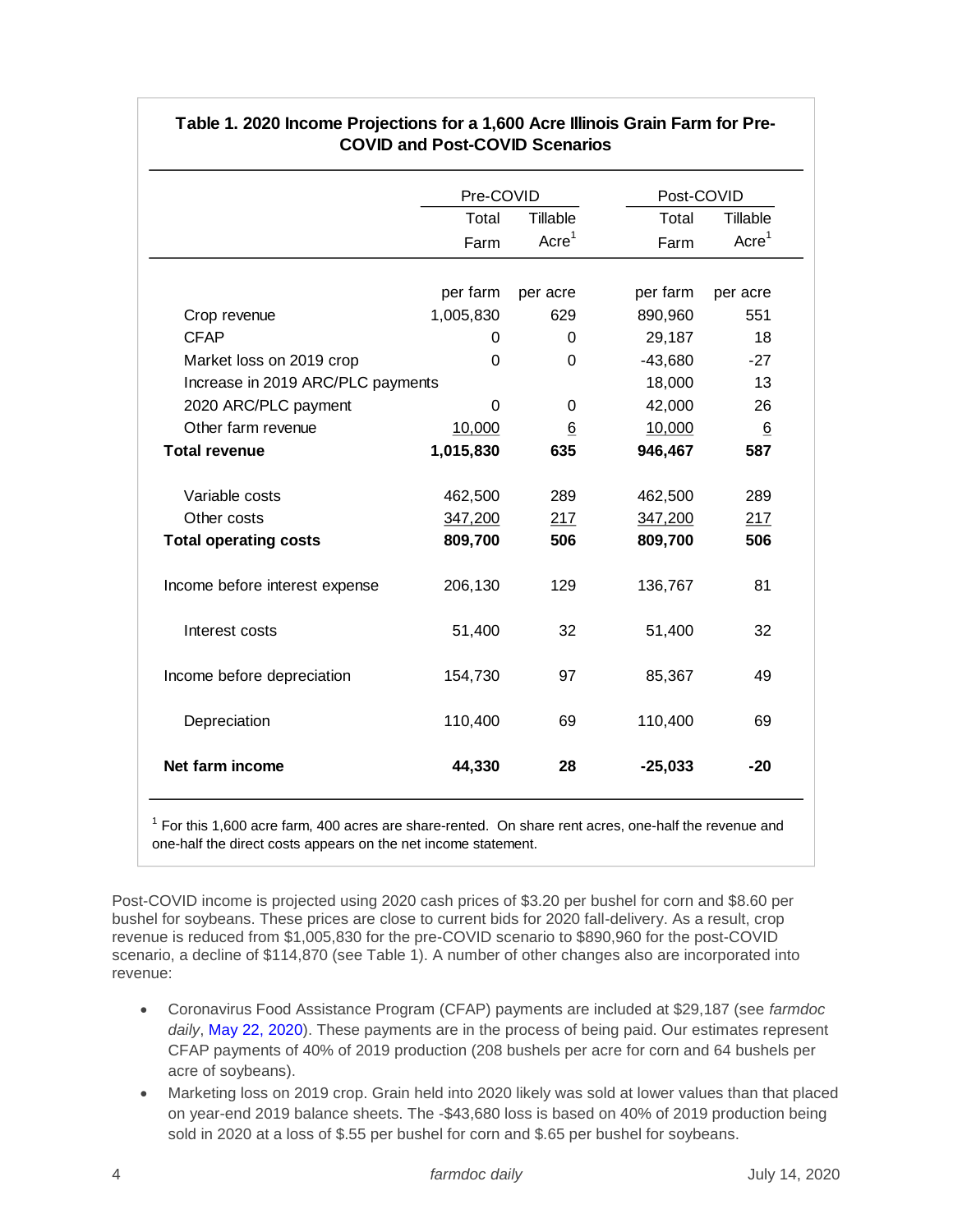- Increase in 2019 ARC/PLC payments. Lower Market Year Average (MYA) prices will result because of the lower, post-COVID prices, increasing ARC/PLC payments for 2019. This will show as a gain on 2020 income statements because 2019 ARC/PLC payments would have been under-estimated for 2019.
- 2020 ARC/PLC payments. These payments were unlikely in the pre-COVID scenario but are likely in the post-COVID scenario. The post-COVID scenario includes \$43,000 of 2020 ARC/PLC payments. We estimate these payments at roughly \$60 per base acre for corn and \$0 per base acres for soybeans.

After considering all adjustments, gross revenue declines from \$1,015,830 for the pre-COVID scenario to \$946,467 for the post-COVID scenario, a decline of -\$69,363. Net farm income is projected to decline from \$44,330 per farm for the pre COVID-19 scenario to -\$25,033 for the post-COVID scenario (see Table 1).

## **Commentary**

A -\$25,053 net income would be very low, and result in negative net incomes on most Illinois grain farms. However, the -\$25,033 does not include other forms of assistance such as the Paycheck Protection Program (PPP) and Economic Injury Disaster Loan (EIDL) programs administered through the Small Business Administration (SBA). Both are loan programs, not direct payments. However, PPP loans are forgivable provided used for qualifying business expenses (see *farmdoc daily*, [April 14, 2020\)](https://farmdocdaily.illinois.edu/2020/04/the-paycheck-protection-program-ppp-of-the-cares-act.html). Though EIDL loans are not forgivable, an emergency advance portion, for those who received it, did not have to be repaid (see *farmdoc daily*[, May 12, 2020\)](https://farmdocdaily.illinois.edu/2020/05/pandemic-relief-update-economic-injury-disaster-loan-program.html). A significant number of farms have enrolled in these programs, but likely not the majority of grain farms in Illinois. Moreover, any forgivable aid from these programs likely will not be enough to cause incomes to be positive.

Also not included in the -\$25,033 is additional Federal aid currently being discussed in Congress and at the USDA. Given the above projections, additional aid at the levels of last year's MFP program would be needed to bring incomes close to 2019 levels, with last year's income levels not being at a particularly high level.

Of course, much could change projections. Favorable market news is possible, perhaps leading to higher prices. Surprises often occur in agriculture. Of course, more negative results are possible as well.

Much of 2020 income is dependent on Federal aid. More Federal aid could cause 2020 incomes to be near or above 2019 levels. More worrisome is 2021, which likely will have lower levels of Federal aid. Given recent setbacks in Coronavirus control, it seems reasonable to expect social distancing measures to be relatively long-lasting, quite possibly into next summer and beyond. If this is the case, ethanol demand could remain low, and the economy will not be in full recovery. Demand for crops could remain low going into 2021, and 2021 could be a very low-income year for Illinois grain farms.

## **References**

Lattz, D., B. Rhea, G. Schnitkey, K. Swanson, N. Paulson and J. Coppess. ["The Paycheck Protection](https://farmdocdaily.illinois.edu/2020/04/the-paycheck-protection-program-ppp-of-the-cares-act.html)  [Program \(PPP\) of the CARES Act.](https://farmdocdaily.illinois.edu/2020/04/the-paycheck-protection-program-ppp-of-the-cares-act.html)" *farmdoc daily* (10):69, Department of Agricultural and Consumer Economics, University of Illinois at Urbana-Champaign, April 14, 2020.

Paulson, N., G. Schnitkey, J. Coppess, C. Zulauf and K. Swanson. ["Coronavirus Food Assistance](https://farmdocdaily.illinois.edu/2020/05/coronavirus-food-assistance-program-cfap-rules-announced.html)  [Program \(CFAP\) Rules Announced.](https://farmdocdaily.illinois.edu/2020/05/coronavirus-food-assistance-program-cfap-rules-announced.html)" *farmdoc daily* (10):95, Department of Agricultural and Consumer Economics, University of Illinois at Urbana-Champaign, May 22, 2020.

Schnitkey, G., K. Swanson, J. Coppess, N. Paulson and C. Zulauf. ["MFP and CFAP Payments, Corn and](https://farmdocdaily.illinois.edu/2020/06/mfp-and-cfap-payments-corn-and-soybean-uses-and-future-farm-profitability.html)  [Soybean Uses, and Future Farm Profitability.](https://farmdocdaily.illinois.edu/2020/06/mfp-and-cfap-payments-corn-and-soybean-uses-and-future-farm-profitability.html)" *farmdoc daily* (10):106, Department of Agricultural and Consumer Economics, University of Illinois at Urbana-Champaign, June 10, 2020.

Schnitkey, G., K. Swanson, T. Hubbs, C. Zulauf, N. Paulson, J. Coppess ["Estimates of MYA Prices for](https://farmdocdaily.illinois.edu/2020/04/estimates-of-mya-prices-for-2019-thorough-2021-pre-and-post-covid-19-corn-and-soybeans.html)  [2019 thorough 2021, Pre and Post COVID-19, Corn and Soybeans.](https://farmdocdaily.illinois.edu/2020/04/estimates-of-mya-prices-for-2019-thorough-2021-pre-and-post-covid-19-corn-and-soybeans.html)" *farmdoc daily* (10):78, Department of Agricultural and Consumer Economics, University of Illinois at Urbana-Champaign, April 28, 2020.